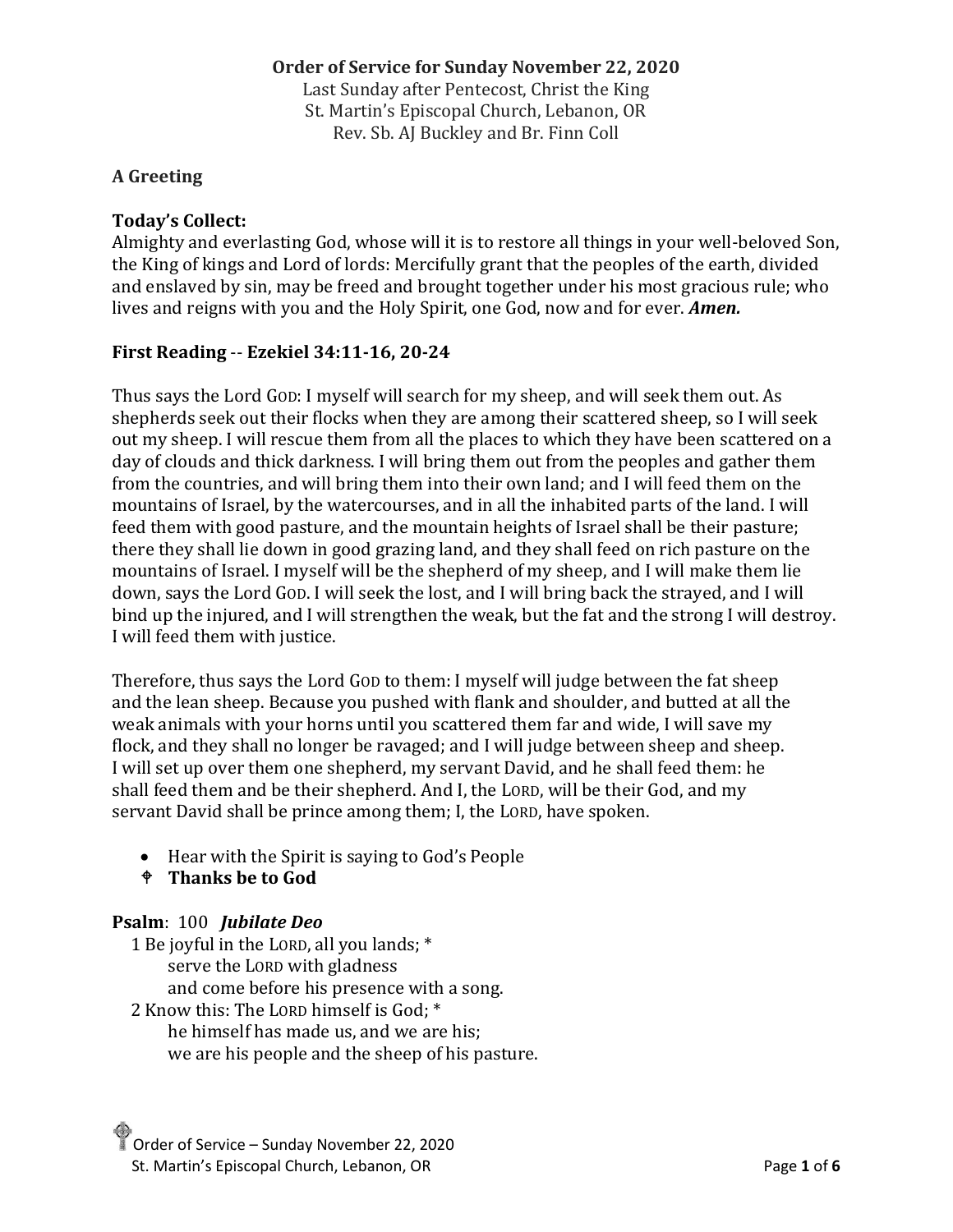3 Enter his gates with thanksgiving; go into his courts with praise; \* give thanks to him and call upon his Name. 4 For the LORD is good; his mercy is everlasting; \* and his faithfulness endures from age to age.

# **Second Lesson – Ephesians 1:15-23**

I have heard of your faith in the Lord Jesus and your love toward all the saints, and for this reason I do not cease to give thanks for you as I remember you in my prayers. I pray that the God of our Lord Jesus Christ, the Father of glory, may give you a spirit of wisdom and revelation as you come to know him, so that, with the eyes of your heart enlightened, you may know what is the hope to which he has called you, what are the riches of his glorious inheritance among the saints, and what is the immeasurable greatness of his power for us who believe, according to the working of his great power. God put this power to work in Christ when he raised him from the dead and seated him at his right hand in the heavenly places, far above all rule and authority and power and dominion, and above every name that is named, not only in this age but also in the age to come. And he has put all things under his feet and has made him the head over all things for the church, which is his body, the fullness of him who fills all in all.

- Hear with the Spirit is saying to God's People
- **Thanks be to God**

# **A Reading from the Gospel of Matthew 25:31-46**

Jesus said, "When the Son of Man comes in his glory, and all the angels with him, then he will sit on the throne of his glory. All the nations will be gathered before him, and he will separate people one from another as a shepherd separates the sheep from the goats, and he will put the sheep at his right hand and the goats at the left. Then the king will say to those at his right hand, 'Come, you that are blessed by my Father, inherit the kingdom prepared for you from the foundation of the world; for I was hungry and you gave me food, I was thirsty and you gave me something to drink, I was a stranger and you welcomed me, I was naked and you gave me clothing, I was sick and you took care of me, I was in prison and you visited me.' Then the righteous will answer him, 'Lord, when was it that we saw you hungry and gave you food, or thirsty and gave you something to drink? And when was it that we saw you a stranger and welcomed you, or naked and gave you clothing? And when was it that we saw you sick or in prison and visited you?' And the king will answer them, 'Truly I tell you, just as you did it to one of the least of these who are members of my family, you did it to me.'

Then he will say to those at his left hand, 'You that are accursed, depart from me into the eternal fire prepared for the devil and his angels; for I was hungry and you gave me no food, I was thirsty and you gave me nothing to drink, I was a stranger and you did not welcome me, naked and you did not give me clothing, sick and in prison and you did not visit me.' Then they also will answer, 'Lord, when was it that we saw you hungry or thirsty or a stranger or naked or sick or in prison, and did not take care of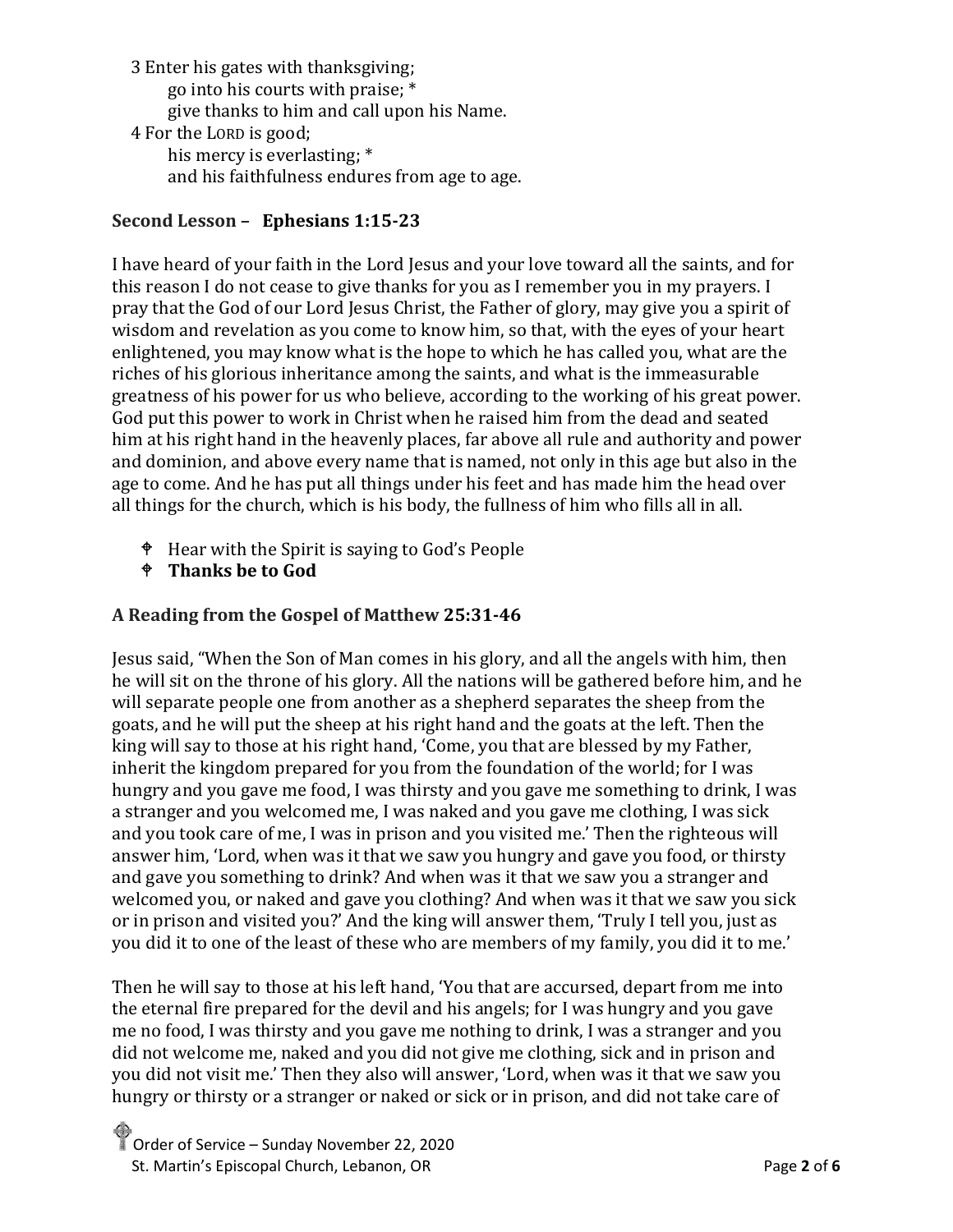you?' Then he will answer them, 'Truly I tell you, just as you did not do it to one of the least of these, you did not do it to me.' And these will go away into eternal punishment, but the righteous into eternal life."

- This is the Gospel of the Lord
- **Thanks be to God**

**Homily** – "A Forgotten People" Rev. Sb. AJ Buckley

#### **What does it mean to simultaneously call Christ the King and "the least of these?"**

How easily we forget How easily we look away When the reality we see doesn't suit us When the pain we feel is too much for us A people, forgotten and abandoned. But God comes in unexpected ways. God shows up when we least expect it. God comes as a surprise, a shock. Like a cold shower, or a sudden rain storm, God wakes us up out of our sleep. Like being shaken awake by a nightmare, We are jolted back to reality. A reality where nations are divided, People are divided. We, ourselves, are divided. We grapple for power, for an end to vulnerability, But we are just as much the baby in the manger as the king on the throne, Like Jesus, we are just as much on the cross as we are walking on water. Jesus is mighty but humble, King but least of these. How can this be? How can Jesus be both powerful and powerless? How do we see Jesus in both? The sheep and the goats are not individuals. They are nations, and to be separated in this instance means to be marked off by others by boundaries. Boundaries can be crossed. Boundaries can be obliterated. Boundaries are not the be all end all. God is unexpected. God comes to the forgotten. God comes in the guise of the least of these. Neither the righteous or the unrighteous noticed the Son of Man within the persons they served/ignored. Sheep and goats have different needs. That's why they're separated by shepherds, the same goes for the nations...they have different needs.

Order of Service – Sunday November 22, 2020 St. Martin's Episcopal Church, Lebanon, OR **Page 3** of 6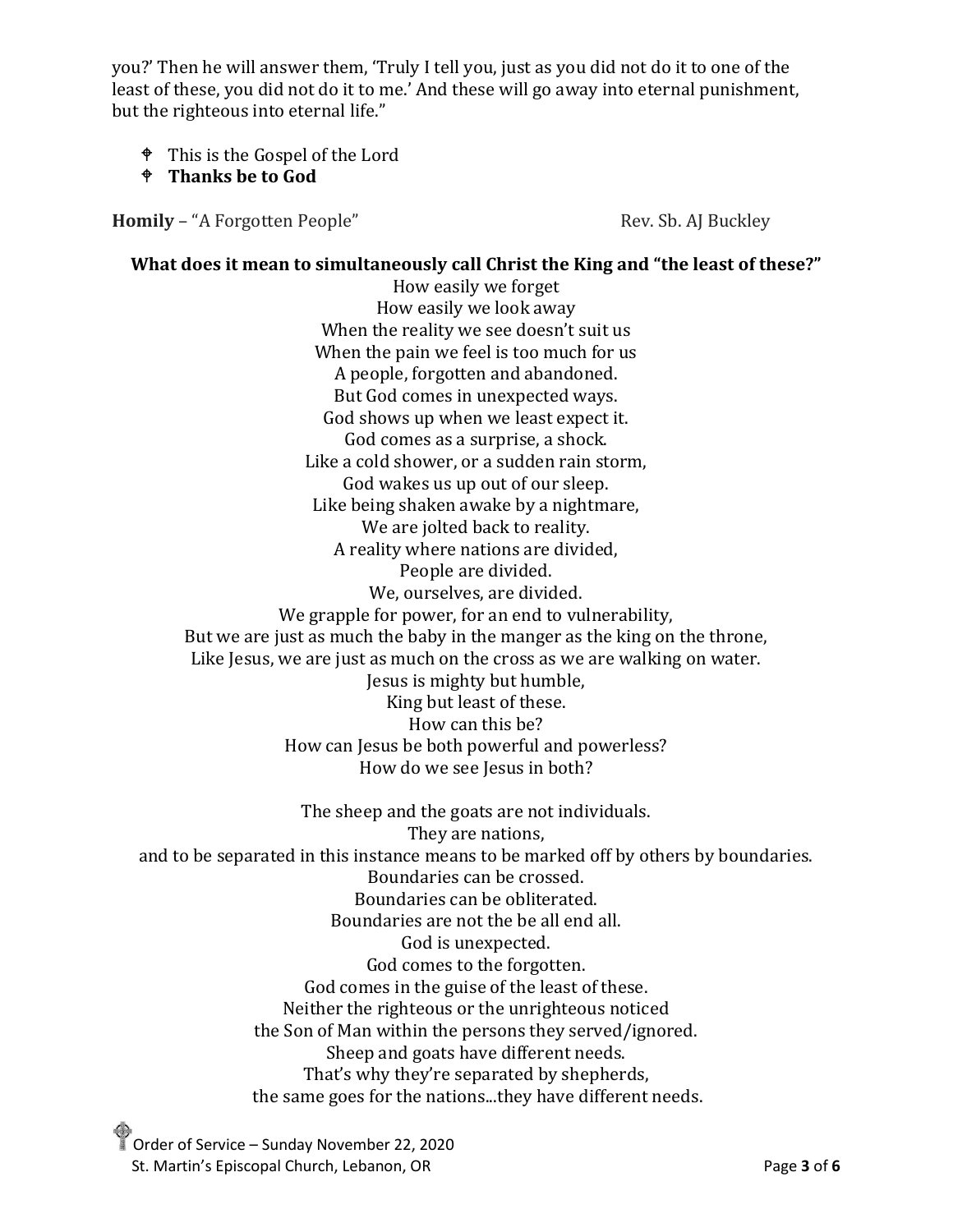There is no moral judgment of sheep vs goats. It's more of a statement of fact. Jesus sent out the disciples to the nations to preach the Gospel. They were given instructions about what to do if they were not given hospitality-- to continue on, to shake the dust off their feet. I wonder if it's the same for Matthew's community. Maybe they were experiencing a similar situation as the disciples did, where it was rather hit and miss if they were accepted or not. How easily people are forgotten. And, once forgotten, abandoned. How can Christ be found in the least of these and in kings? We think of these two categories of having nothing to do with one another. One rules whilst the other is ruled over. I gotta be honest, it's harder for me to see Christ in kings, As King of Kings, Then it is for me to see Christ as least of these. His life is very much that of a poor person, It doesn't resemble the life of a king. That's my blindspot. For others, it might be the opposite. This passage is a wakeup call more than anything. Wake up. Take notice. This passage comes right before Jesus announces to his disciples his impending death. It's a call to remember. To recall a forgotten people. To rediscover Jesus through the radical act of hospitality. Not just to those whom it's easy or expected to provide hospitality, Such as the kings. But, also, to those who are often seen as undeserving, Of hospitality, of kindness, of attention. Be alert. God comes in unexpected ways, Through unexpected people. Let the shock and surprise wake you up. The time for wakefulness, for vigilance is here. Vigilant like a shepherd looking after sheep, Like a watchman on the night shift, Like my dogs when someone comes to the door. Vigilance is how we brace ourselves for the unexpected, We cannot predict what will happen, but we can be at the ready. That's how it is for our life as Christians. This is how forgotten people are remembered once more, This is how we live our lives for Christ. Jesus IS the least of these, In that he can be vulnerable, as a child in a manger, As a man on a cross.

Order of Service – Sunday November 22, 2020 St. Martin's Episcopal Church, Lebanon, OR **Page 4** of 6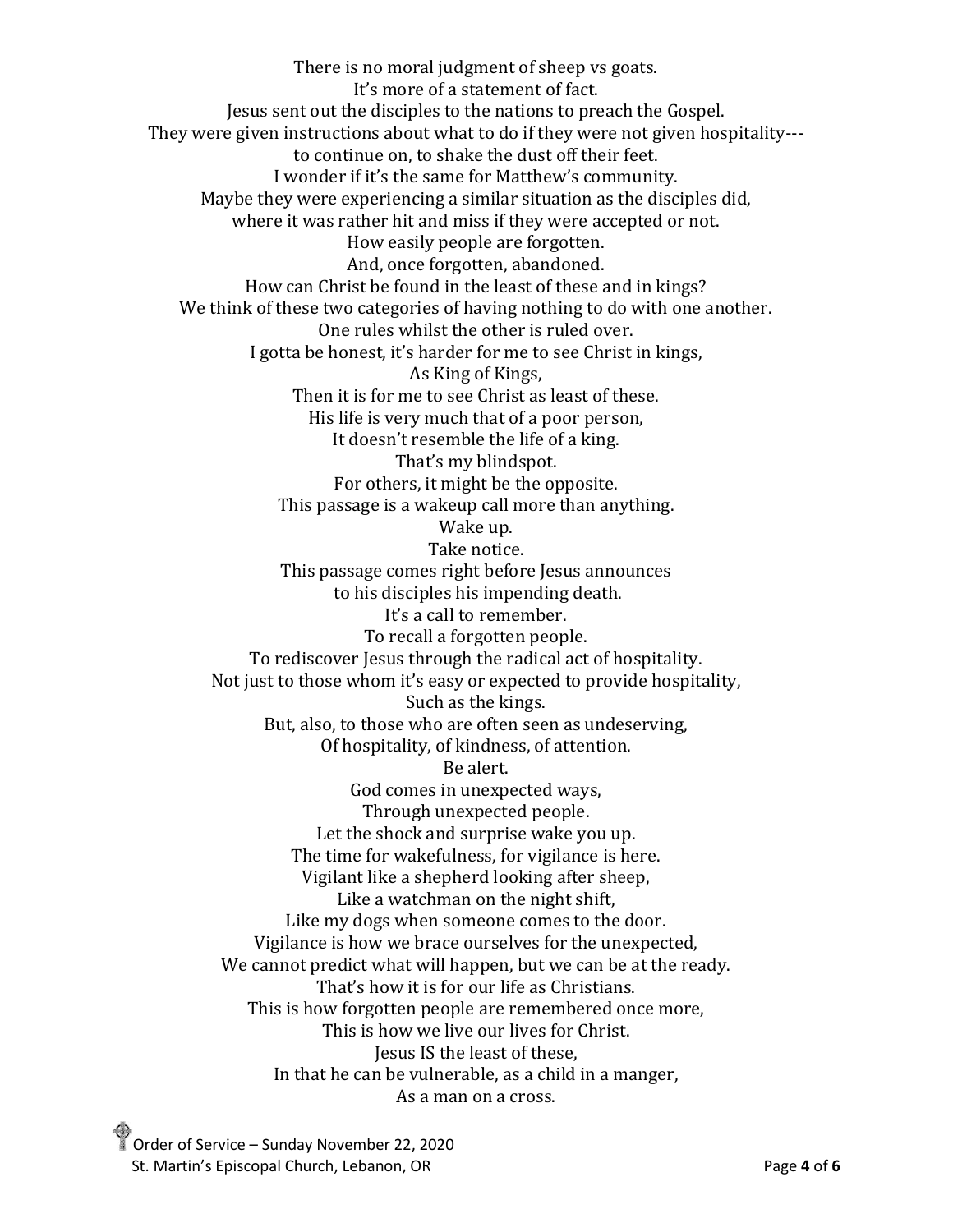When God became incarnate in the person of Jesus, God chose vulnerability. But God is also king, In that he had the power to overcome death, To lead people, As a shepherd leads a flock, As the reign of God has a leader, And that leader, that king is Jesus. It may seem contradictory, It may not seem logical, But neither is God's kingdom. It defies logic and reason, In favor of love, always love. Love is powerful. Love is the ultimate power. Love remembers; no one is forgotten when love is in charge. Love breaks even the bonds of death. Love is the way forward. Love is present in kings, and the least of these, And everyone in between. Love is. And so we are. How easily we forget How easily we look away When the reality we see doesn't suit us When the pain we feel is too much for us A people, forgotten and abandoned. But God comes in unexpected ways. *Amen.*

## **A Litany of Thanksgiving**

Let us give thanks to God our Father for all his gifts so freely bestowed upon us.

For the beauty and wonder of your creation, in earth and sky and sea. *We thank you, Lord.*

For all that is gracious in the lives of men and women, revealing the image of Christ, *We thank you, Lord.*

For our daily food and drink, our homes and families, and our friends, *We thank you, Lord.*

For minds to think, and hearts to love, and hands to serve, *We thank you, Lord.*

For health and strength to work, and leisure to rest and play, *We thank you, Lord.*

Order of Service – Sunday November 22, 2020 St. Martin's Episcopal Church, Lebanon, OR **Page 5** of 6